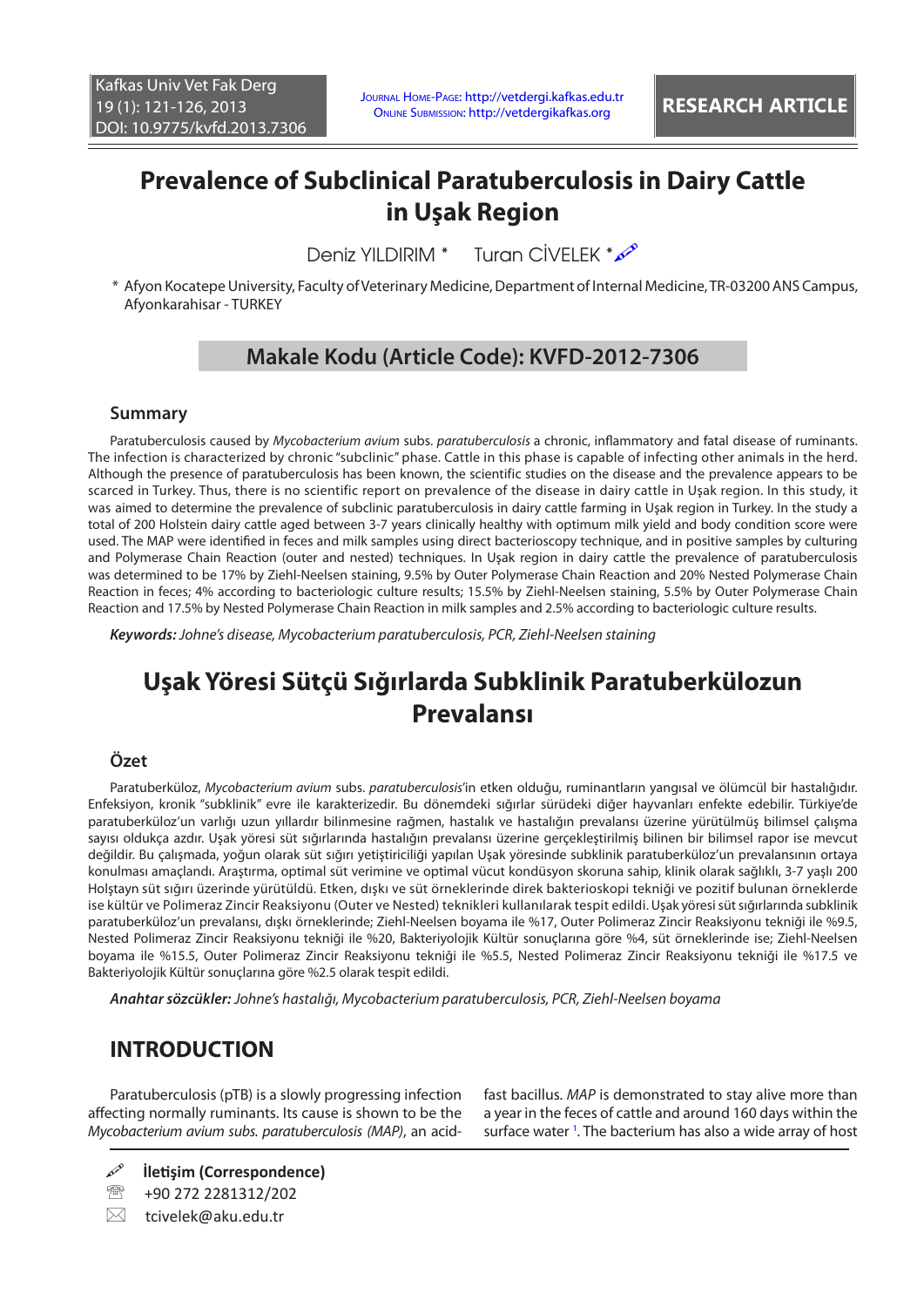distribution, infecting mainly ruminants but less frequently muflon <sup>2</sup> and buffalo <sup>[3](#page-4-0)</sup>. It also affects non-ruminant animals such as birds, wild pigs, mice, rats, foxes, bears, and rabbits [4](#page-4-0) as well as domestic pigs and primates <sup>[5](#page-4-0)</sup>. Moreover, MAP is critical for possessing zoonotic potential since it is reported to be possible cause of Crohn's disease in human <sup>6,7</sup>. Although pTB cases are encountered across the continents, its regional and territorial distributions show differences. While the prevalence of pTB infection in Germany is reported to be 84.7%, some parts of Australia is stated to be free of the infection. Moreover, pTB prevalence is very low in Sweden. The studies performed on dairy cattle in different countries indicate that the prevalence of pTB infection is similar and reported to be 47% in Denmark, 43% in Canada, and 50% in the United States [8-10.](#page-4-0)

# **MATERIAL and METHODS**

#### *Animals and Samples*

The animals used in the present study were randomly collected from 31 different dairy cattle farms located in Uşak -a province in western Turkey and surrounding central villages (Çamyazı, n=44; Beylerhan, n=14; Kaşbelen, n=36; Aşağıkaracahisar, n=4; Köprübaşı, n=12; Güneli, n=21; Sarıdere, n=2; İkisaray, n=12; Bozkuş, n=8; Karahasan, n=32; Karaağaç, n=3; Çevre, n=9; and Selvioğlu, n=3). We used 200 dairy Holstein cattle that were at age between 3 to 7 years old, healthy, optimum milking, not inoculated for pTB, showing cyclic activities, and possessing optimum body condition score.

We collected feces and milk samples from the animals as study materials and kept them in sterile transfer containers under maintained cold environment till the samples were transferred to the laboratory for analyses.

#### *Bacteriological Analyses*

*Ziehl-Neelsen's stain*: Direct examinations of the fecal and milk samples were performed after reacting them with Ziehl-Neelsen's (ZN) stain.

*Bacteriologic culture:* Before performing cultures from the fecal and milk samples found to be positive with ZN stain and Nested Polymerase Chain Reaction (PCR), 10-20 g of the samples were crushed in glass homogenizers to inactivate other contaminating microorganisms. The homogenized samples were treated with equal amounts of decontaminants (20 g NaOH and 4.5 mL Bromcreasol purple), stirred for 5-10 sec, and kept at room temperature for 10 min. Consequently, after adding equal amounts of neutralizers (82.5 mL %37.5 HCl) on the homogenized samples, they were centrifuged at 1.500 rpm for 10 min and at the end of the centrifugation the sediments were saved. While some of the sediments of the samples were used for microscopic analyses, the reaming sediments were cultured in BBL™ Herrold's Egg Yolk Agar Slant with M J and ANV (USA, Cat No: 8015750) for 6-8 weeks

at 37°C. The caps of the culture tubes were opened twice or trice in a week for proper oxygenation  $11,12$ . Entire of the current studies were performed in a Class II biosafety cabinet.

*PCR procedure:* We used Qiagen QIAamp® DNA stool mini kit (Cat. No. 51504: Qiagen, Hilden, Germany) for DNA extraction from the cultures and fecal samples. We selected *MAP* specific primers targeted to the IS900 gene region (*M. paratuberculosis* IS900A sequence on the EMBL GenBank DNAsequence database, accession number X16293). The samples were amplified using nested PCR approach. The oligonucleotide primers selected for the present study and specific to gene region were as follows:

MAPOF1: 5′-GAAGGGTGTTCGGGGCCGTCGCTTAGG-3′, **Outer** 

MAPOR1: 5′-GGCGTTGAGGTCGATCGCCCACGTGAC-3′, **Outer** 

MAPNF1: 5′-CAGGGACGTCGGGTATGGCTTTCA-3′, Nested

#### MAPNR1: 5′-CGTCACCGCCGCAATCAACTCCAG-3′, Nested

*DNA isolation from the fecal samples:* After putting MAP 316 F reference culture and fecal samples (200 mg) in 2 mLsterile eppendorf tubes, 1.4 mL ASL buffer solution was added to the tubes. After stirring, the tubes were vortexed for 1 min and incubated on a thermal block (VWR 460-3208, USA) for 5min at 95°C. At the end of the incubation the tubes were stirred for 15 sec and spun at 14.000 g for 1 min. Subsequently, 1.2 mL supernatants were collected from the centrifuged samples and placed in 2 mL-sterile eppendorf tubes. An InhibitEX tablet coming with commercially available DNA isolation Kit was added into each of these tubes and the tubes were kept at room temperature for 1-2 min and vortexed until the tablets were melted. The tubes were again centrifuged at 14.000 g for 3 min. Then 200 µL supernatant was pulled from the generated supernatant and placed in 1.5 mL eppendorf tubes containing 15 µg proteinase K and 200 µL AL buffer was added to these tubes which were then incubated at 70°C for 10 min. After the incubation, the tubes were reacted with 200 µL of 96% ethyl alcohol and the samples were transferred into the QiAamp spin colon and spun at 14.000 g for 1 min and the filtrate was discarded. Subsequently, after putting the QiAamp spin colons back in 2 mL centrifuge tubes, 500 µL AW2 was added into the tubes which were then again spun at 14.000 g for 3 min and the filtrate was removed. After putting QiAamp spin colons in 1.5 mL centrifuge tubes, 200 µL AE buffer was added to the tubes, incubated for 1 min at room temperature. Finally, QiAamp spin colons were centrifuged at 14.000 g for 1 min and the QiAamp spin colons were disposed. By this way, DNA was extracted in 1.5 mL eppendorf tubes that were kept at -20°C until use.

*DNA isolation from the milk samples:* For DNA isolation from the milk samples, 10 mL milk samples collected from the animals were centrifuged at 20.000 rpm for 1 h and the yielding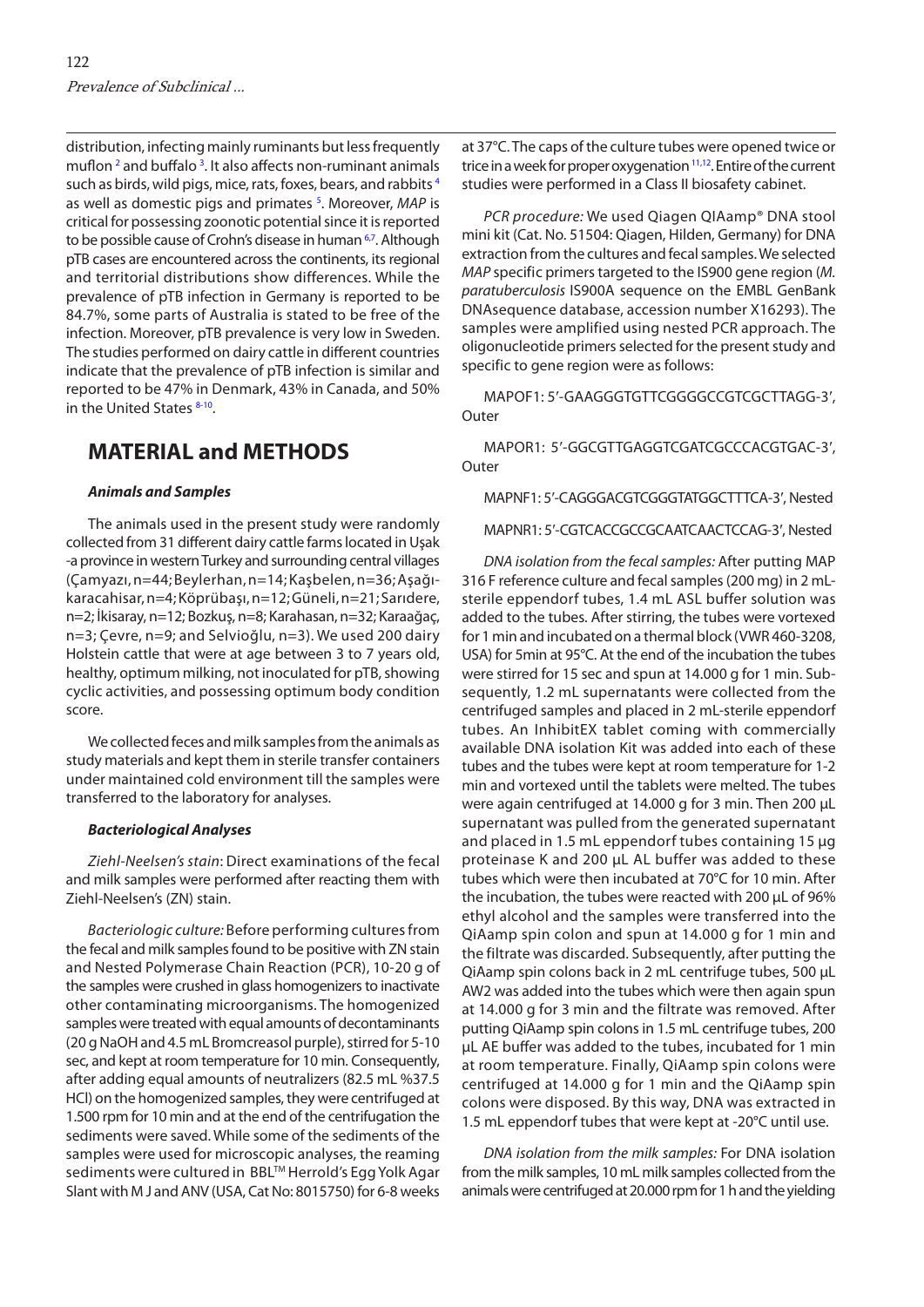<span id="page-2-0"></span>supernatants were discarded. The pellets at the bottom of the tubes were resuspended in 1 mL distilled water and vortexed, the 500 µL of the suspensions were transferred into the eppendorf tubes and the tubes were centrifuged at 13.000 g for 10 min and the supernatants were disposed. Subsequently, the pellets at the tip of the tubes were resuspended in 300 µL Tris-EDTA and vortexed. The tubes were inactivated on a thermal block at 95°C for 15 min and then cooled down at room temperature. Following the inactivation, phenol saturated with 300 µL Tris-HCl was added to the tubes and hand mixed for 4-5 min, spun at 13.000 g for 10 min, and the supernatants were relocated to new tubes where DNA precipitation process was initiated. For DNA precipitation, 0.1 volume 3M Na-acetate and 2.5 volume pure ethyl alcohol were added to the tubes, thoroughly mixed, kept at -20°C for 1 h. Aftermath, 300 µL 90% and 70% ethyl alcohol was added to the suspension. The tubes were centrifuged at 13.000 g for 5 min between these stages and the supernatants were discarded at each time. The pellets were resuspended in 50 µL distilled water, denatured at 60°C for 1 h, and then used for PCR analyses.

*DNA amplification with PCR:* DNA amplification was performed at two stages using Nested PCR. The primers MAPOF1 and MAPOR1, and MAP 316 F were used for outer PCR in order to extract DNA from the fecal and milk samples. The MAPOF1 was designed to code 413bp fragment on the IS900 gen region on MAP strains and the MAPOR1 was used as reference primer. The sequences of MAPOF1 and MAPOR1 were 5′-GAAGGGTGTTCGGGGCCGTCGCTTAGG-3′ and 5′- GGCGTTGAGGTCGATCGCCCACGTGAC-3′, respectively. After visualizing PCR products on agarose gel, 1 µL product was taken from positive and negative samples for performing Nested PCR where we used the primers MAPNF1 and MAPNR1. MAPNF1 was designed to code 326bp. The sequences of MAPNF1 and MAPNR1 were 5′-CAGGGACGTCGGGTATG GCTTTCA-3′ and 5′-CGTCACCGCCGCAATCAACTCCAG-3′, respectively.

Outer PCR amplification was carried out in a 50 μl mixture containing 5 μl PCR buffer (containing KCL), 3 μL MgCl<sub>2</sub> (25 mM), 1 µL dNTP set (10mM), 1 µL (1 µM) primer (MAPOF1, MAPOF1), 0.25 µL (1.25 U) Taq DNA polymerase, 33.75 µL ultra pure water, and 5µL targeted DNA. Targeted DNA was amplified after an initial 15 min denaturation at 95°C, 30 cycles at 94°C for 1 min, 58°C for 1 min, and 72°C for 3 min, and followed by a 2 min extension at 72°C 13 using a thermal cycler (Eppendorf, Matercycler gradient 5331 000.010, Germany). Afterward, 5µL DNA was stained in 1 µL of loading dye and loaded on a 1.5% agarose gel containing 5 µg/mL ethidium bromide and run on electrophoresis.

For Nested PCR amplification, 1 µL was taken from positive and negative samples and PCR amplification was carried out in a 25 μl mixture containing 2.5 µL PCR buffer (containing KCL), 1.5 µL MgCl<sub>2</sub> (25 mM), 0.5 µL dNTP set (10 mM), 0.5 µL (1 µM) primer (MAPNF1, MAPNR1), 0.25 µL (1.25 U) Taq DNA polymerase, 18.55 µL ultra pure water. Targeted DNA was amplified after an initial 15 min denaturation at 95°C, 30 cycles at 94°C for 1 min, 55°C for 1 min, and 72°C for 3 min, and followed by a 2 min extension at  $72^{\circ}C^{13}$  $72^{\circ}C^{13}$  $72^{\circ}C^{13}$  using a thermal cycler (Eppendorf, Matercycler gradient 5331 000.010, Germany). Moreover, 1000 bp DNA ladder was used as marker and DNA extraction of *MAP* 316 F reference strain was used as positive control.

### **RESULTS**

The results of the present study are summarized in *Table 1*. The present results showed that the prevalence of subclinical pTB in dairy cows was 17% with ZN stain, 9.5% with outer PCR technique, 20% with Nested PCR technique, and 4% with bacteriologic culture method in fecal samples whereas it was 15.5% with ZN stain, 5.5% with outer PCR technique, 17.5% with Nested PCR technique, and 2.5% with bacteriologic culture method in milk samples.

# **DISCUSSION**

*Mycobacterium avium subs. paratuberculosis*, often abbreviated *MAP* is the ethological agent for paratuberculosis

| <b>Results</b> | Tablo 1. Dışkı ve süt örneklerinde subklinik paratüberkülozun prevalansı<br><b>Feces Samples</b> |              |               |           | <b>Milk Samples</b> |              |               |           |
|----------------|--------------------------------------------------------------------------------------------------|--------------|---------------|-----------|---------------------|--------------|---------------|-----------|
|                | <b>ZN</b>                                                                                        | <b>PCR</b>   |               |           |                     | <b>PCR</b>   |               |           |
|                |                                                                                                  | <b>Outer</b> | <b>Nested</b> | <b>BC</b> | <b>ZN</b>           | <b>Outer</b> | <b>Nested</b> | <b>BC</b> |
| $(+)$ n=200    | 34/200                                                                                           | 19/200       | 40/200        | 8/200     | 31/200              | 11/200       | 35/200        | 5/200     |
| $(-)$ n=200    | 166/200                                                                                          | 181/200      | 160/200       | 192/20    | 169/200             | 189/20       | 165/200       | 195/20    |
| $(?)$ n=200    | 2/200                                                                                            |              |               |           | 5/200               |              |               |           |
| $(+)$ %        | 17%                                                                                              | 9.5%         | 20%           | 4%        | 15.5%               | 5.5%         | 17.5%         | 2.5%      |
| $(-)%$         | 82%                                                                                              | 90.5%        | 80%           | 96%       | 82%                 | 94.5%        | 82.5%         | 97.5%     |
| (?)%           | $1\%$                                                                                            |              |               |           | 2.5%                |              |               |           |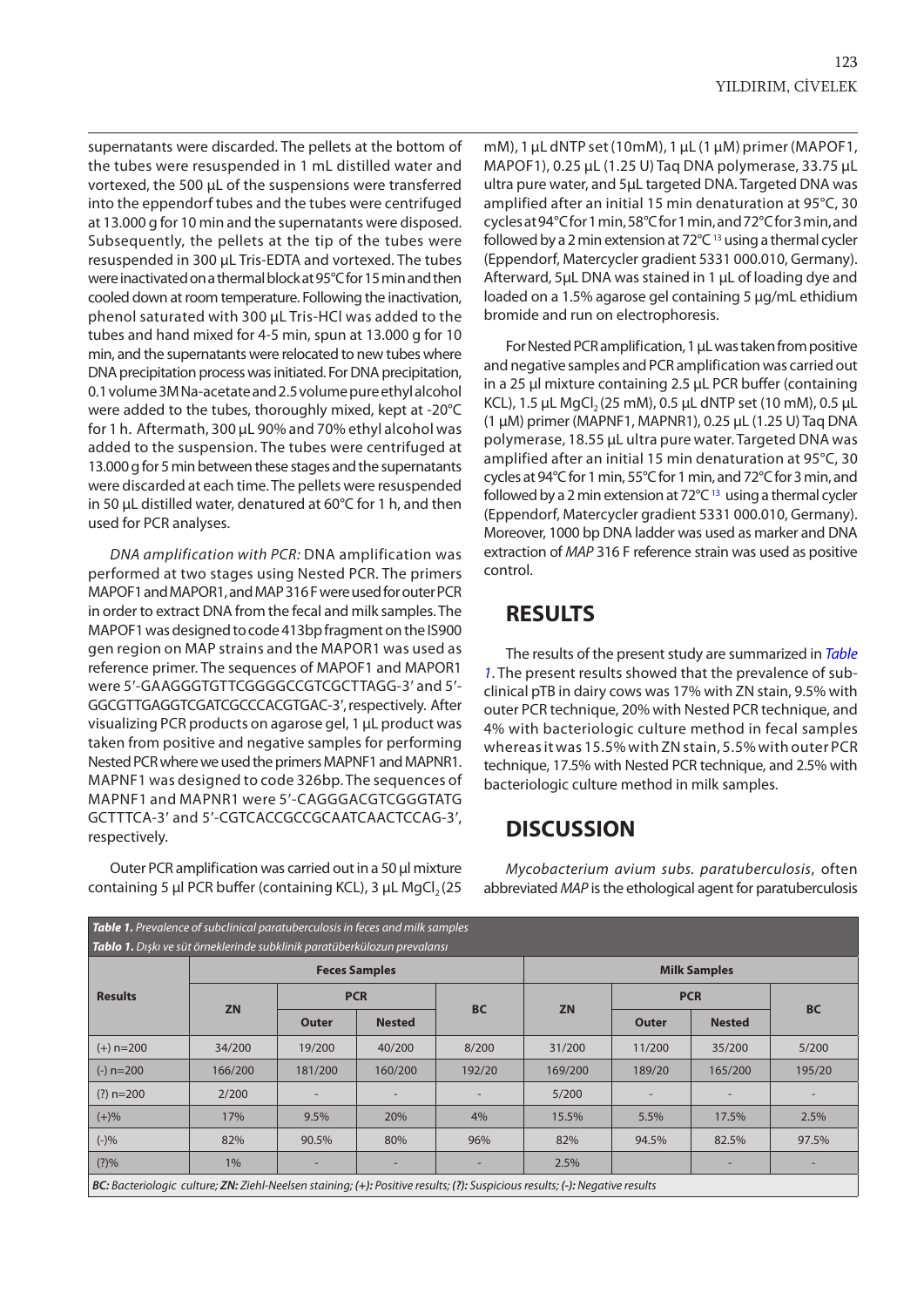or Johne's disease. Mainly, pTB causes considerable economic losses in dairy cow farms [14,15.](#page-4-0) The animals infected with *MAP* disseminate the bacterium via their feces and milk <sup>14</sup>. Moreover, since the animals carrying subclinical pTB infection can transfer bacilli to healthy animals, proper identification of the subclinical pTB infection is critical to prevent spread of the bacteria. Although the presence of pTB infection has been known throughout Turkey, the numbers of the studies inspecting the infection and its prevalence are limited <sup>[16,18,19](#page-4-0)</sup>. Likewise, no studies are available concerning pTB infection in Uşak province in Turkey (Web of Science). Therefore, at the present study we aimed to establish the prevalence of subclinical pTB infection dairy cows in Uşak area.

In the present study, we detected the presence of *MAP* in fecal and milk samples using direct bacterioscopy technique (ZN staining) and the samples turned out to be positive with ZN stain were further analyzed using culture and PCR (Outer and Nested) approaches.

The diagnosis of *MAP* can be done using conventional IS900 PCR primers in real-time PCR. For this purpose, different strategies have been tried in time to determine more effective, dependable and useful techniques for the determination of *MAP* <sup>[20-23](#page-5-0)</sup>. Nested PCR was used for the first time in 1993 to compare effectiveness of Nested PCR and fecal culture approach in the determination of *MAP* 24. Later on, Nested PCR has been used particularly in diagnoses of *MAP* associated Crohn's disease and in numerous other studies on pTB cases [13,16,](#page-4-0)[25-31.](#page-5-0) The specificity and sensitivity of the PCR tests used in the diagnoses of *MAP* in fecal samples have been greatly improved in recent years and new PCR tests can allow us to work with small amounts of fecal samples in determination of *MAP*. The main reason for the increased sensitivity of the PCR tests is the availability of improved DNA extraction and purification processes <sup>14</sup>.

Nested PCR is shown to be more sensitive than conventional PCR technique in determination of *MAP* infected animals <sup>14,28</sup>. Accurate diagnose rates of *MAP* with both techniques are shown to be higher in fecal samples than milk samples (in fecal samples, Nested PCR: 49.3%; simple PCR: 45.3%; in milk samples: Nested PCR: 32%; simple PCR: 27.3%) [14.](#page-4-0) These observations are consistent with our findings here (in fecal samples, Nested PCR: 20%; outer PCR: 9.5%; in milk samples: Nested PCR: 17.5%; simple PCR: 5.5%) and further support present results. *MAP* is mainly disseminated to environment via infected animal feces. However, contami-nation of *MAP* via milk is also very significant and one third of the clinically infected animals are reported to spread *MAP* via their milks <sup>32</sup>. Relatively lower prevalence of the pTB in milk samples with regard to fecal samples in the present study can be accounted for the fact that the main excretion of *MAP* is via feces with respect to milk [17.](#page-4-0) Since *MAP* possesses zoonotic potential and also contaminates milk, precise identification of its presence in milk is critical for public health <sup>17</sup>.

Significant improvements have been obtained in PCR

based methods for diagnosing *MAP*. Modified PCR methods are almost as sensitive as bacterial culture methods accepted as gold standard today. Nested PCR has been reported to be simple, fast, reliable, and highly sensitive technique that can be used alternatively in determination of *MAP* in fecal and milk samples <sup>14</sup>. Nonetheless, in the present study the prevalence of subclinical pTB in fecal and milk cultures was 4% and 2.5%. These acquired results showed differences according to the prevalence rates obtained using Nested and Outer PCR *[\(Table 1\).](#page-2-0)* This result can be explained either with the fact that PCR is more sensitive than culture method  $17,28$  $17,28$ or with the ability of PCR to be able to replicate residual DNA of dead microorganisms, thereby enabling multiplication of contents of dead microorganisms in our study samples and leading negative growth in cultures <sup>17</sup>. An earlier study indicate that while 50% of PCR positive samples show factor growth in cultures, this percentage decreases to 36% in PCR negative samples <sup>19</sup>. Moreover, at their study Gao et al.[28](#page-5-0) reported that the amount of the *MAP* disseminated by infected cows would be less than the sum determined with culture in the Nested PCR positive but culture negative cases. When compared to culture method, Nested PCR is suggested to be convenient and an alternative approach for the diagnosis of *MAP* in fecal and milk samples cases <sup>28</sup>. The use of decontaminants to inactivate other microorganism, high incubation temperature (37°C), and longer incubation times causes death of more *MAP*, a major reason for getting reduced prevalence in cultures<sup>28</sup>. At the same time, the prevalence values obtained in the present study using ZN stain are consistent with those acquired by PCR (in fecal samples; ZN stain: 17%, Nested PCR: 20%; in milk samples, ZN stain: 15.5%, Nested PCR: 17.5%). Obtainment of possible false positivity owing to cross reaction with even very low probability may explain the one of the reasons for the difference between prevalence values gained using PCR and culture.

The prevalence of pTB infection in cows is demonstrated to be between 3-30% in European countries <sup>15</sup>. In Turkey, a study using complement fixation technique indicate that the prevalence of the infection in the Central Anatolia Region is shown to be between 2.7% and 4.3% <sup>19</sup>. Nonetheless, pTB infection generally shows a subclinical course. While the use of complement fixation technique in the determination of the animals showing clinical symptoms is indicated to be more useful  $33$ , it is reported to be insufficient in the diagnoses of the subclinical pTB cases [17.](#page-4-0) Therefore, observation of lower prevalence in other studies with regard to the present study is expected. The studies performed in England report the prevalence of clinical pTB as 1%. Moreover, the prevalence of pTB in the animals obtained from the abattoirs and showing no clinical signs for the infection is shown to be 3.5% [34,35.](#page-5-0)

Majority of the animals carrying subclinical pTB infection do not present infection associated symptoms all through their live. Studies indicate that 5-10% of the animals inflicted with subclinical pTB infection in herd show clinical symptoms  $36$ .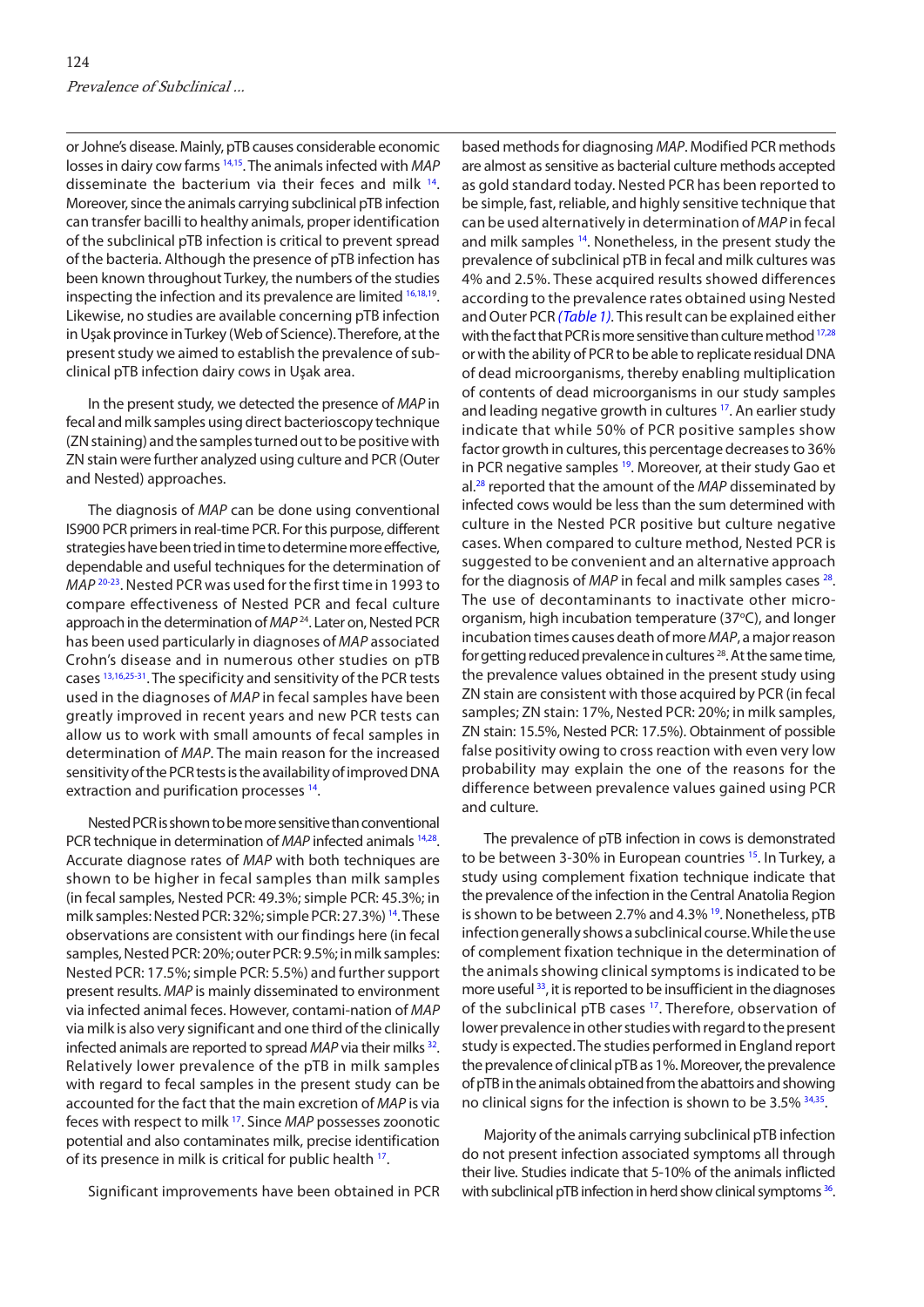<span id="page-4-0"></span>A recent study on the pTB infection in dairy cows in Burdur area reported that seroprevalence for the infection was 6.2% [33.](#page-5-0) ELISA is not only widely used in diagnosis of pTB but also it has easy application and high specificity. Nevertheless, the specificity of ELISA in the animal not showing clinical symptoms and presenting clinical signs are reported to be around 15% and 87%, respectively <sup>37,38</sup>. Furthermore, the specificity of ELISA is shown to be lower in the cows younger than two years old <sup>39</sup>. Therefore, the studies suggest that sole use of ELISA could be inadequate in the diagnosis of the subclinical pTB infections.

In the present study, our results showed that subclinical pTB prevalence in the fecal samples was ranged from the lowest 4% (culture) to the highest 20% (Nested PCR), in the milk samples it was ranged from the lowest 2.5% (culture) to the highest 17.5% (Nested PCR).

Central significant factors determining prevalence of pTB are shown to be climate, nourishment, and barn conditions <sup>35</sup>. Therefore, the prevalence of pTB can show marked differences throughout Turkey.

This study was done on Holstein dairy cows and we encountered no reported strain based predisposition to pTB infection in these animals (Web of Science).

The results of the present study demonstrate the national necessity for the studies examining the presence of subclinical pTB infections in dairy cows in Turkey to determine their prevalence and estimate the infection-associated economical losses. Present results also indicate that Nested PCR technique is possibly more sensitive than bacterial culture method that is accepted to be the gold-standard although whose significant disadvantages for the detection of the pTB infection is not fully clarified. PCR technique can be used for the detection of subclinical pTB infection as an alternative to bacterial culture method. Nevertheless, the use of combination of discrete techniques for the detection of the pTB infection would increase accuracy of the diagnosis. Proper diagnoses and treatments of pTB infections are critical when we consider the high transmission rate of *MAP* with milk, its zoonotic potential, and its resistance to pasteurization [40-42](#page-5-0). In addition, the animals carrying subclinical pTB infection can transmit the infection other healthy animals causing additional health problems for other animals and people. In summary, PCR techniques indicate higher prevalence rates (20% in fecal and 17.5% in milk samples) in Uşak province when compared to the other regions in Turkey.

#### **Acknowledgments**

The present study was produced from the master thesis of Deniz YILDIRIM, DVM (Afyon Kocatepe University, Graduate School of Medical Sciences, Afyonkarahisar, Turkey, 2011). We would like to extend our thanks to Dr. Kürşat KAV, a deceased faculty member at the Microbiology Department of Veterinary Medical School of Selçuk University for his valuable technical

assistance and we cordially convey our deep sorrow for his untimely death and commemorate him with mercy.

#### **REFERENCES**

**1. Baumgartner W, Khol JL:** Paratuberculosis (Johne disease) in Ruminants ongoing story. *Slow Vet Res,* 43, 5-10, 2006.

**2. Machackova M, Svastova P, Lamka J:** Paratuberculosis in farmed and free-living wild ruminants in the Czech Republic. *Vet Microbiol,* 101, 225- 234, 2004.

**3. Sivakumar P, Tripathi BN, Singh N:** Detection of *Mycobacterium avium subsp. paratuberculosis* in intestinal and lymph node tissues of water buffaloes *(Bubalis bubalois)* by PCR and bacterial culture. *Vet Microbiol,*  108, 263-270, 2005.

**4. Judge J, Kyriazakis I, Greis A:** Clustering of Mycobacterium avium subsp. paratuberculosis in rabbits and the environment: how hot is a hot spot? *Appl Environ Microbiol,* 71, 6033-6038, 2005.

**5. Klee W:** Paratuberkulose (Johnesche Krankheit). **In,** Dirksen D, Gründer HD, Stöber M (Eds): Innere Medizin und Chirurgie des Rindes*.* 4 Aufl Berlin Blackwell, pp. 586-591, Parey, Stuttgart, 2006.

**6. Nakase H, Nishio A, Tamaki H:** Specific antibodies against recominant protein of insertion element 900 of *Mycobacterium avium subspecies paratuberculosis* in Japanese patients with Crohn´s disease. *Inflamm Bowel Dis,* 12, 62-69, 2006.

**7. Pickup RW, Rhodes G, Arnott S:** *Mycobacterium avium subspecies paratuberculosis* in the catchment aera and water of the river Taff in 11. South Wales, United Kingdom, and its potential relationship to clustering of Crohn´s disease in the city of Cardiff. *Appl Environ Microbiol,* 71, 2130- 2139, 2004.

**8. Collins MT, Sockett DC, Goodger WJ:** Herd prevalence and geographic distribution of, and risk factors for bovine paratuberculosis in Wisconsin. *J Am Vet Med Assoc,* 204, 636-641, 1994.

**9. Jakobsen MB, Alban L, Nielsen SS:** A cross-sectional study of paratuberculosis in 1155 Danisch dairy cows. *Prev Vet Med,* 46, 15-27, 2000.

**10. Van Leeuwen JA, Keefe GP, Tremblay R:** Seroprevalence of infection with *Mycobacterium avium subspecies paratuberculosis*, bovine leukemia virus and bovine viral diarrhea virus in Maritime Canada dairy cattle. *Can Vet J,* 42, 193-198, 2001.

**11. Ambrosio SR, Márcia D.E, Deus OE, Rodriguez, CAR, Amaku, M:** Comparison of three decontamination methods for *Mycobacterium bovis* isolation. *Braz J Microbiol*, 39, 241-244, 2008.

**12. Petroff SA:** A new and rapid method for the isolation and cultivation of tubercle bacilli directly from the sputum and feces. *J Exp Med,* 21, 38- 42, 1915.

**13. Ryan P, Bennett MW, Aaron S, Lee G, Collins JK:** PCR detection of *Mycobacterium paratuberculosis* in Crohns disease granulomas isolated by laser capture microdissection*. Gut,* 51, 665-670, 2002.

**14. Moghadam MT, Sarv S, Moosakhani F, Badiie A:** Detection of *Mycobacterium avium subspecies paratuberculosis* in milk and facel samples in dairy cattle by PCR and Nested-PCR. *J Anim Vet Adv,* 9 (24): 3055-3061, 2010.

**15. Nielsen SS, Toft N:** Review of prevalences of paratuberculosis in farmed animals in Europe. *Prev Vet Med,* 88, 1-14, 2009.

**16. Civelek T, Celik HA, Ozenc E, Avci G, Kav K, Cingi CC, Yilmaz O:** Effects of PCR-confirmed subclinical paratuberculosis on retinol and β-carotene levels in dairy cattle. *Arch Med Vet,* 41, 281-284, 2009.

**17. Cetinkaya B, Ergan K, Harbour DA, Morgan KL:** An abattoir-based study of the prevalence of subclinical Johnes disease in adult cattle in south west England. *Epidemiol Infect,* 116, 373-379, 1999.

**18. Ikiz S, Bagcigil AF, Ak S, Ozgur NY, Loaz A:** Paratuberculosis in cattle in Turkey detected by PCR. *Medicina Wet,* 61, 881-883, 2005.

**19. Vural B, Atala N:** Serological study on bovine paratuberculosis in central Anatolia using the microcomplement fixation and tube complement fixation tests. *Etlik Vet Mikrobiol Derg,* 6, 87-97, 1998.

**20. Ayele WY, Svastova P, Roubal P, Bartos M, Pavlik I:** *Mycobacterium*